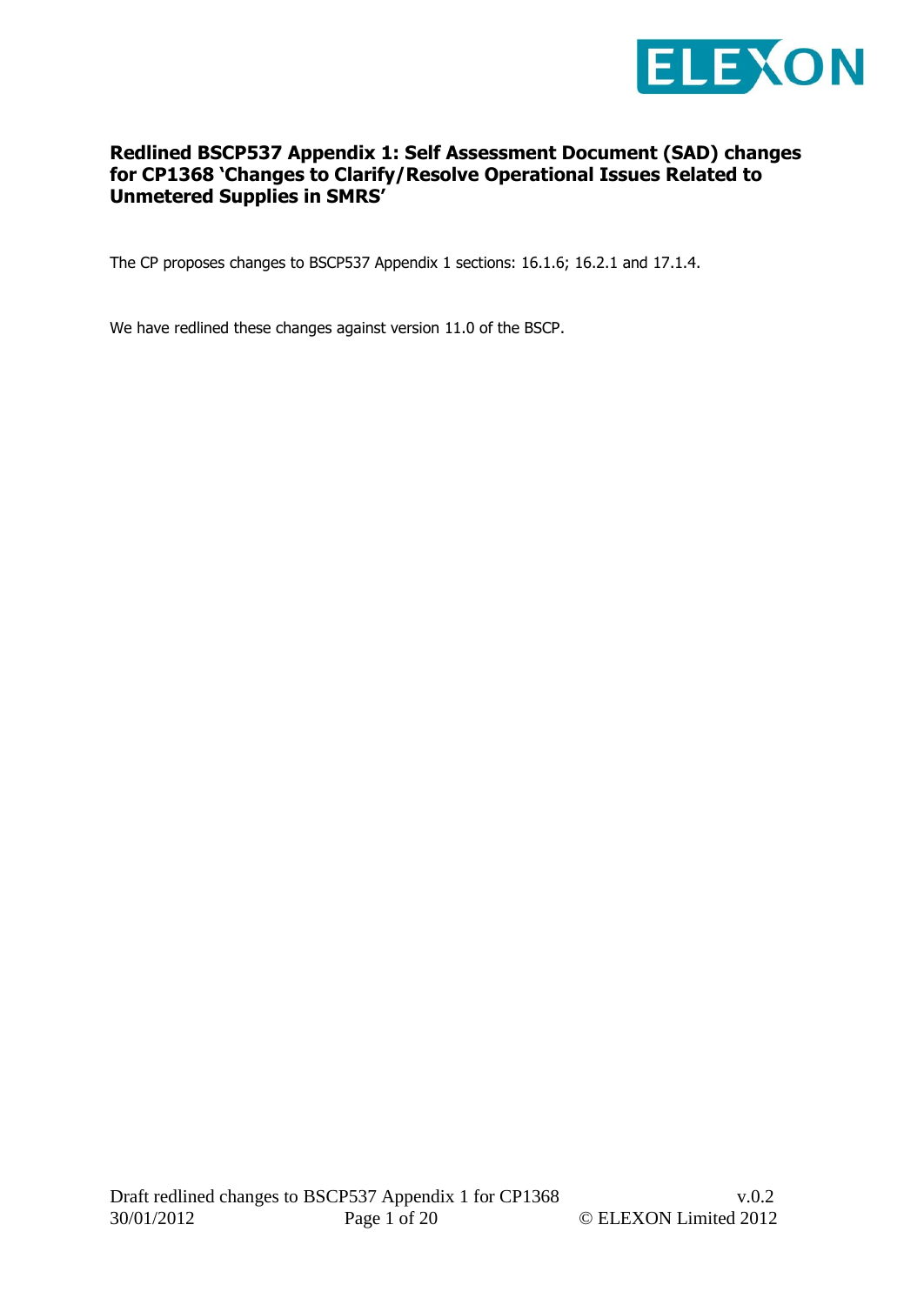#### **SECTION 16 – METER ADMINISTRATOR**

#### **Objectives of this section**

The objective of this section is to consider the controls that have been built into the systems and processes supporting your Agency Service to ensure the requirements of the BSC, BSCP520 and PSL100 are met. Whilst Sections 1 to 7 of the SAD are generic to all Agency Services, this section focuses on the specific controls required to operate effectively as a Meter Administrator.

#### **Guidance for completing this section**

The Meter Administrator (MA) is responsible for receiving summary inventory and latitude/longitude information from the Unmetered Supplies Operator (UMSO) and where relevant inputting this information into the Equivalent Meter (EM). Where the EM is Central Management Systems (CMS) Capable the MA is responsible for inputting the CMS Control File and receiving Event Log data from the CMS. In addition the MA is responsible for operating and maintaining the EM hardware and software, ensuring that metered data is available from the EM in time for the Data Collector to meet the Settlement timetable and indicating to the Data Collector where estimated data should be used where an EM is not functioning correctly. The section is split as follows:

**Business Processes and Mitigating Controls**: This section looks at the controls over the input of summary inventory and latitude/longitude data into the EM and the operation and maintenance of the metering equipment. It also considers the maintenance of standing data which, if incorrect, may impact upon Settlement, the provision for a full audit trail history of the data used by your Agency Service and any changes made to it as outlined in BSCP520 and PSL100.

**Exception Management**: The section looks at the specific controls you have in place to report on, monitor and resolve exceptions during the processing of your data.

A number of questions in the SAD relate to 'data quality'. In this section of the SAD you are concerned with the on-going quality of your data when your Agency Service is live and in operation. The quality of the data used to initially populate your Agency Service is considered in Section 7 of the SAD. A number of the questions in the service specific sections of the SAD relate to how you will ensure the accuracy of incoming and outgoing data and in the event that poor quality data does enter your Agency Service, how you identify and resolve this to minimise the impact upon other Parties and Party Agents. There are numerous methods of monitoring the quality of your data and the benchmarks that you use should be tailored to your Agency Service and the specific risks posed to your data quality.

Both system and manual controls should be considered when answering the SAD questions as your Agency Service will rely on both system and manual processes to effectively fulfil its obligations. Responses should consider the procedures in place for dealing with electronic flows received via the DTN and also manual data flows received via any other means e.g. email, fax, letter.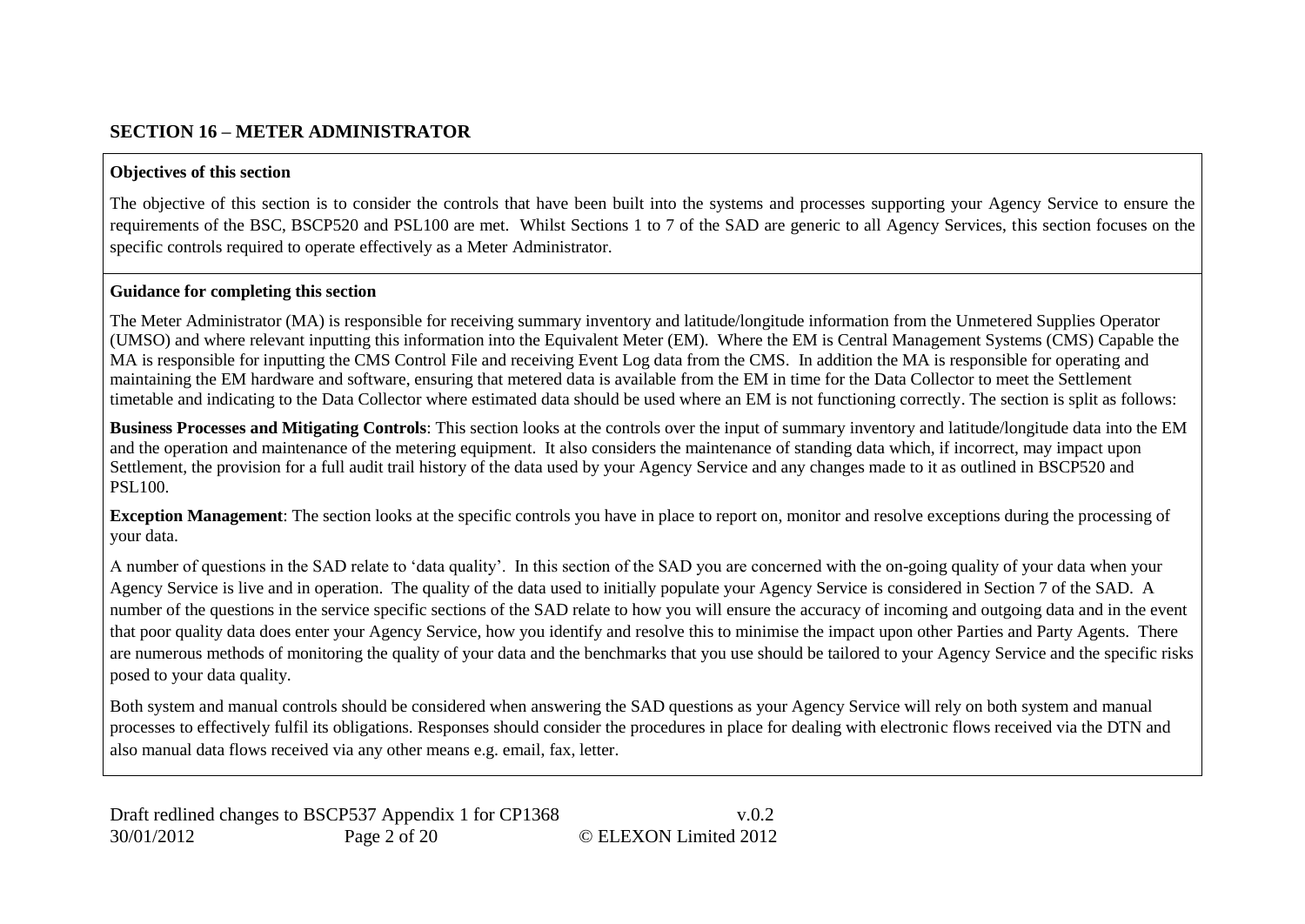| Question |                                                                                                                                                                           | Guidance                                                                                                                                                                                                                                                                                   | <b>Response</b> | <b>Evidence</b> |
|----------|---------------------------------------------------------------------------------------------------------------------------------------------------------------------------|--------------------------------------------------------------------------------------------------------------------------------------------------------------------------------------------------------------------------------------------------------------------------------------------|-----------------|-----------------|
| 16.1.1   | What controls do you<br>have in place to ensure<br>that the establishment of<br>new UMS Inventory is<br>done in accordance with<br>the requirements of<br><b>BSCP520?</b> | The MA receives a number of key inputs from the<br>UMSO and the Supplier:<br>(1)<br>Latitude and longitude information for each<br>MSID is received on a P0068 and summary<br>inventory details are received on a P0064<br>(BSCP520 3.1 to 3.7) and/or CMS Control file<br>as appropriate. |                 |                 |
|          |                                                                                                                                                                           | Appointment and termination details are<br>(2)<br>received from the Supplier on D0155, D0148<br>and D0151 flows via an electronically or other<br>agreed method.                                                                                                                           |                 |                 |
|          |                                                                                                                                                                           | The response should address the following areas:                                                                                                                                                                                                                                           |                 |                 |
|          |                                                                                                                                                                           | Summary inventory is validated against the<br>(a)<br>Operational Information Document (OID).                                                                                                                                                                                               |                 |                 |
|          |                                                                                                                                                                           | In what form will an audit trail be<br>provided from the relevant inventory, and<br>is the data in the is in the correct format?                                                                                                                                                           |                 |                 |
|          |                                                                                                                                                                           | The EM type adopted utilises software<br>(b)<br>which has been approved by BSCCo to<br>provide settlement metered data in<br>accordance with BSC Requirements.                                                                                                                             |                 |                 |
|          |                                                                                                                                                                           | Controls to ensure around the population<br>(c)<br>of data into the EM system is carried out<br>completely, accurately and in a timely<br>manner.                                                                                                                                          |                 |                 |
|          |                                                                                                                                                                           | Procedures are in place to ensure that EM<br>(d)<br>system parameters have been correctly<br>configured and assigned in a timely<br>manner.                                                                                                                                                |                 |                 |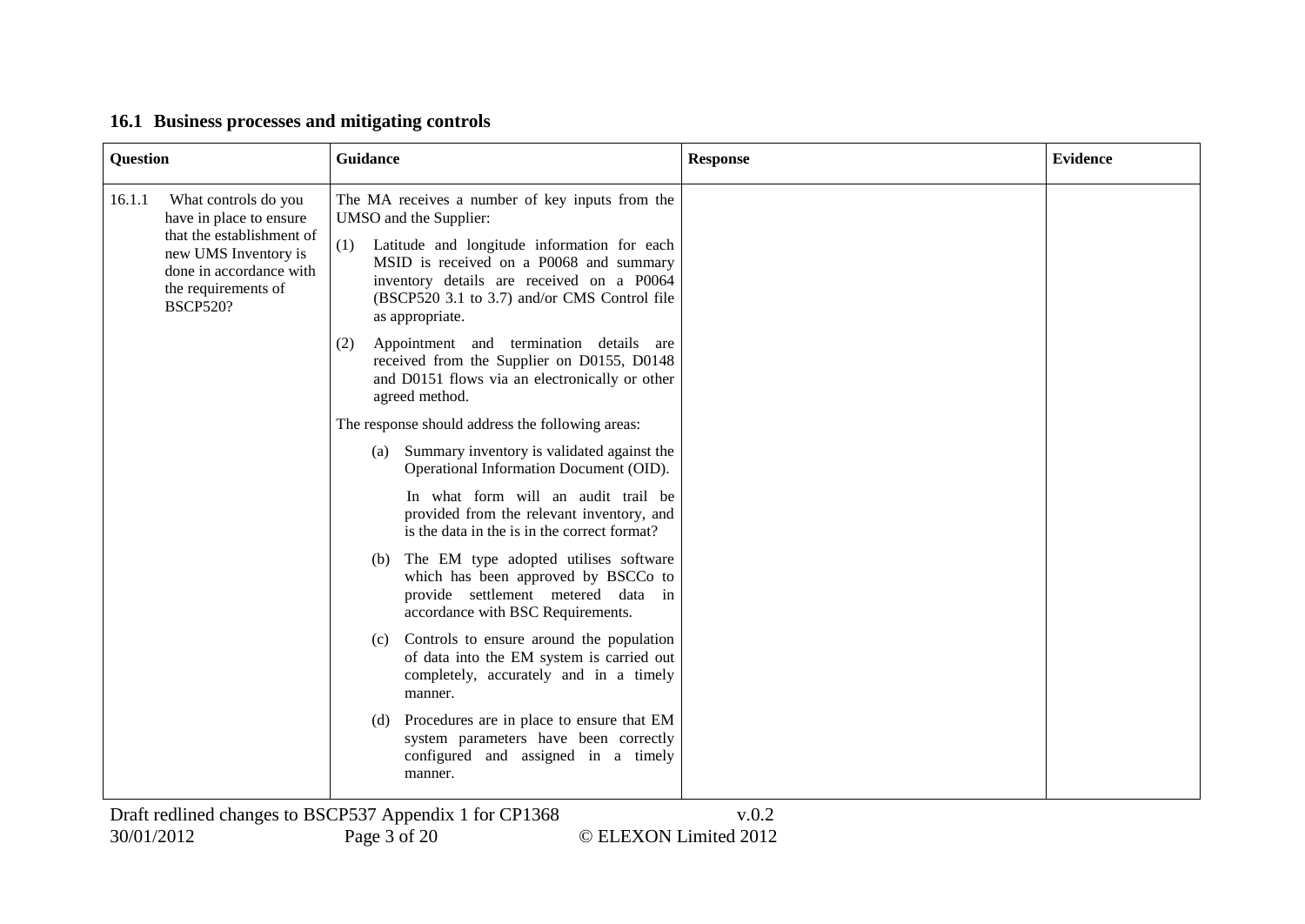| <b>Question</b> |                                                                                                                                                                                       | Guidance                                                                                                                                                                  | <b>Response</b> | <b>Evidence</b> |
|-----------------|---------------------------------------------------------------------------------------------------------------------------------------------------------------------------------------|---------------------------------------------------------------------------------------------------------------------------------------------------------------------------|-----------------|-----------------|
|                 |                                                                                                                                                                                       | Monitoring procedures are in place to<br>(e)<br>identify changes required to data in a<br>timely manner and to ensure the EM is<br>updated accordingly.                   |                 |                 |
|                 |                                                                                                                                                                                       | All flows are identified, reviewed and<br>(f)<br>authorised prior to processing.                                                                                          |                 |                 |
|                 |                                                                                                                                                                                       | The validation of data for formats and<br>(g)<br>lengths, e.g. the MSID is valid.                                                                                         |                 |                 |
|                 |                                                                                                                                                                                       | Evidence is retained as to who processed<br>(h)<br>the data, when and what was updated to<br>the MA database.                                                             |                 |                 |
| 16.1.2          | How do you ensure that                                                                                                                                                                | The response should include the following key events:                                                                                                                     |                 |                 |
|                 | once a UMS connection<br>has been established<br>changes to inventories<br>are processed completely<br>and accurately in<br>accordance with the<br>requirements of<br><b>BSCP520?</b> | Receiving and processing of revised UMS<br>(a)<br>inventories and/or CMS Control files as<br>appropriate.                                                                 |                 |                 |
|                 |                                                                                                                                                                                       | Controls in place to identify required<br>(b)<br>changes to data.                                                                                                         |                 |                 |
|                 |                                                                                                                                                                                       | Controls in place that changes are<br>(c)<br>performed in a timely manner and the EM<br>is updated accordingly.                                                           |                 |                 |
|                 |                                                                                                                                                                                       | Controls in place to ensure<br>that<br>(d)<br>for revised<br>applications<br>inventories<br>continue to meet the criteria specified in<br><b>BSCP520.</b>                 |                 |                 |
| 16.1.3          | How do you ensure that<br>information and data<br>flows relating to UMS<br>are sent or received and<br>processed completely,                                                          | The response should include the following key events:<br>(1)<br>Provision of UMS summary inventories via<br>the P0064 data flow and/or CMS Control file<br>as appropriate |                 |                 |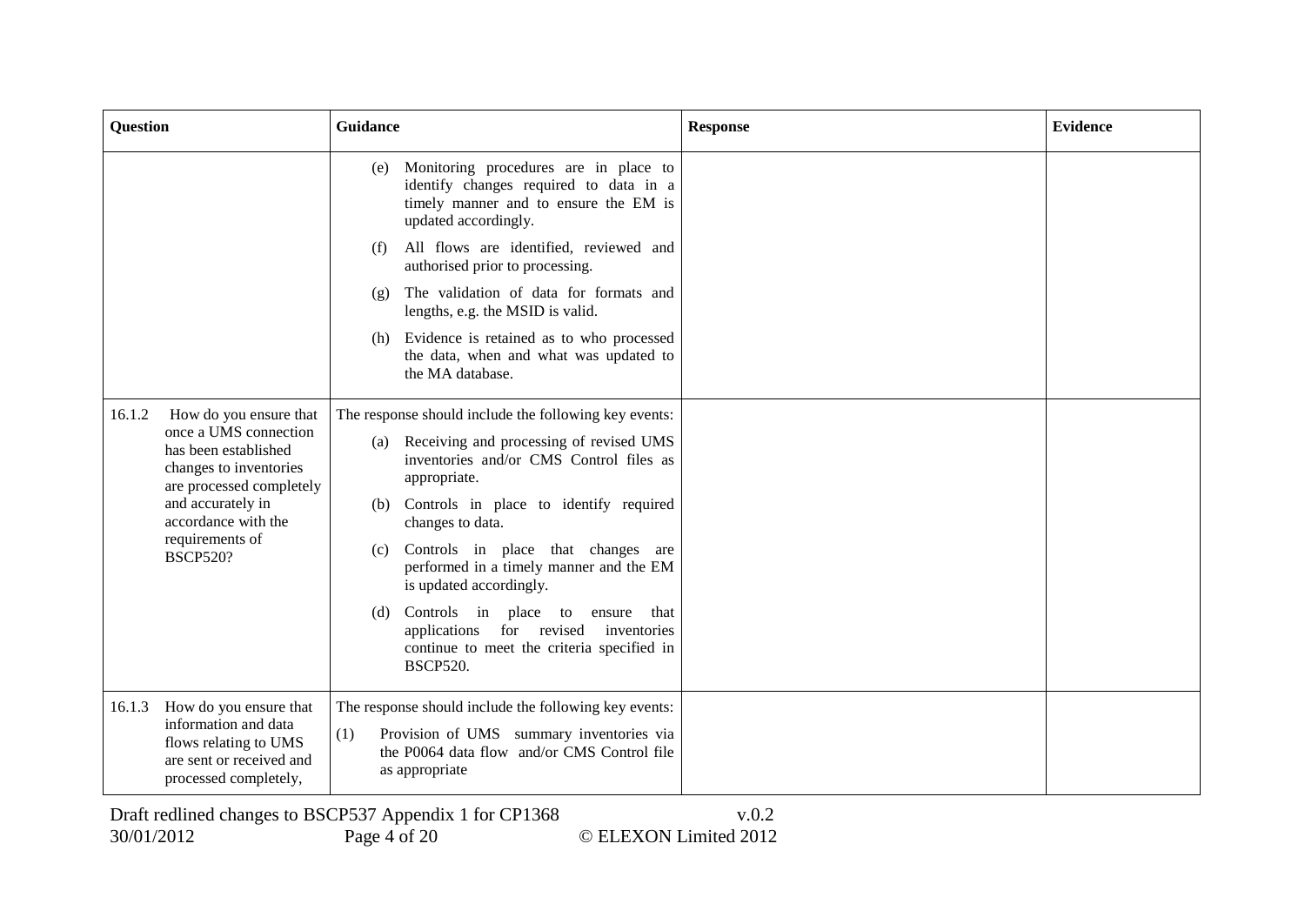| <b>Question</b>                         | Guidance<br><b>Response</b>                                                                                                                                                                            | <b>Evidence</b> |
|-----------------------------------------|--------------------------------------------------------------------------------------------------------------------------------------------------------------------------------------------------------|-----------------|
| accurately and in a<br>timely manner in | Provision of Equivalent Meter Technical<br>(2)<br>Details via the P0068 data flow                                                                                                                      |                 |
| accordance with<br><b>BSCP520?</b>      | (3)<br>Receipt and processing of appointment details<br>via data flows                                                                                                                                 |                 |
|                                         | Sending of P0173 and P0174 to Data<br>(4)<br>Collectors                                                                                                                                                |                 |
|                                         | Receipt and processing of CMS Event Log file<br>(5)                                                                                                                                                    |                 |
|                                         | The response should address the following:                                                                                                                                                             |                 |
|                                         | All flows are identified, reviewed and<br>(1)<br>authorised prior to processing.                                                                                                                       |                 |
|                                         | The validation of data flows for format and<br>(2)<br>lengths                                                                                                                                          |                 |
|                                         | The validation of data for completeness and<br>(3)<br>accuracy (e.g. the MSIDs is valid).                                                                                                              |                 |
|                                         | Where the generating/sending of flows<br>(a)<br>requires the use of MDD the response<br>should reference how it is ensured that<br>data in the flow is validated against the<br>latest version of MDD. |                 |
|                                         | Where an agreed method other than the<br>(b)<br>standard DTC flow is to be used the<br>response should address:                                                                                        |                 |
|                                         | How you manage the approval /<br>agreement of receipt/sending of data<br>in another agreed format;                                                                                                     |                 |
|                                         | What records are retained of the<br>agreement of the method as well as<br>the actual data received/sent; and                                                                                           |                 |
|                                         | How do you ensure that timescales                                                                                                                                                                      |                 |
|                                         | $Droft$ radiined abonges to $DRCD527$ Appendix 1 for $CD1268$<br>$\cdot$ 0 0                                                                                                                           |                 |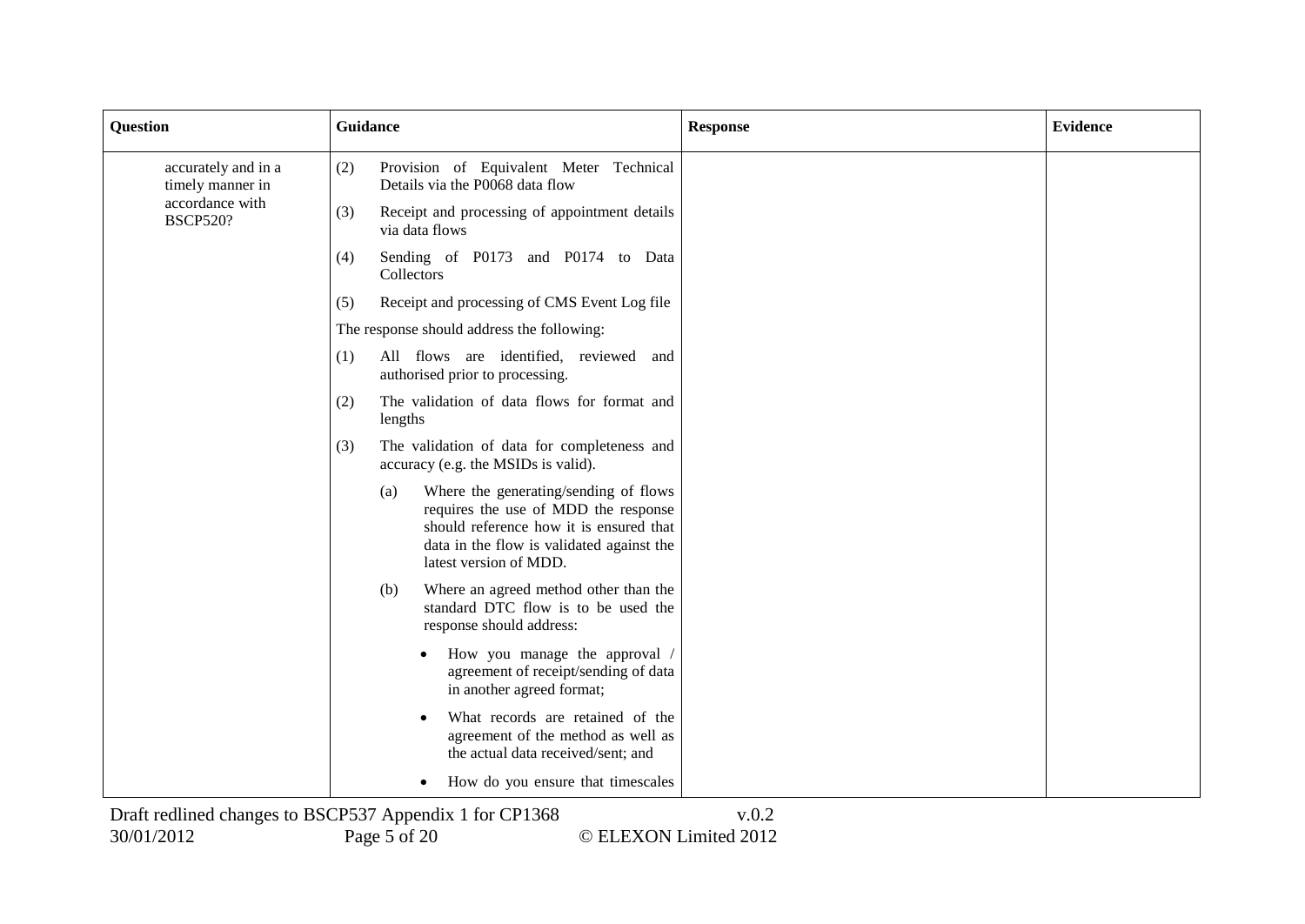| <b>Question</b>                                                                                                                                                                                       | Guidance                                                                                                                                                                                                                                                                                                                                                                                                                                                                                                                                                                                                                                                                                                                                                              | <b>Response</b> | <b>Evidence</b> |
|-------------------------------------------------------------------------------------------------------------------------------------------------------------------------------------------------------|-----------------------------------------------------------------------------------------------------------------------------------------------------------------------------------------------------------------------------------------------------------------------------------------------------------------------------------------------------------------------------------------------------------------------------------------------------------------------------------------------------------------------------------------------------------------------------------------------------------------------------------------------------------------------------------------------------------------------------------------------------------------------|-----------------|-----------------|
|                                                                                                                                                                                                       | surrounding this data are adhered to.<br>Controls in place to ensure that all<br>data required or expected is<br>received and that all data to be sent<br>is sent in a timely manner. This<br>may be through controls within the<br>routine or through manual controls.                                                                                                                                                                                                                                                                                                                                                                                                                                                                                               |                 |                 |
| What controls do you<br>16.1.4<br>have in place to ensure<br>that the requirements of<br>BSCP520 are met when<br>a Change of Supplier<br>(CoS) and/or Change of<br>Agent (CoA) event takes<br>places? | The response should cover how you identify when a<br>CoS/CoA activity has taken place and should address<br>the following:<br>For HH UMS CoS:<br>(a)<br>Receipt and processing of appointment flows;<br>and<br>(b)<br>Receipt and processing of P0068 EM<br>Technical Details (latitude and longitude<br>information) and P0064 Summary Inventory.<br>Change of MA:<br>Receipt and processing of appointment flow<br>(a)<br>and/or termination flow; and<br>Sending and processing of requests for<br>(b)<br>transfer of information between old and new<br><b>MA</b><br>Change of Data Collector:<br>Receipt and processing of notification of<br>(a)<br>Change of Agent flows (D0148); and<br>Sending of P0173 and P0174 and all<br>(b)<br>information transferred. |                 |                 |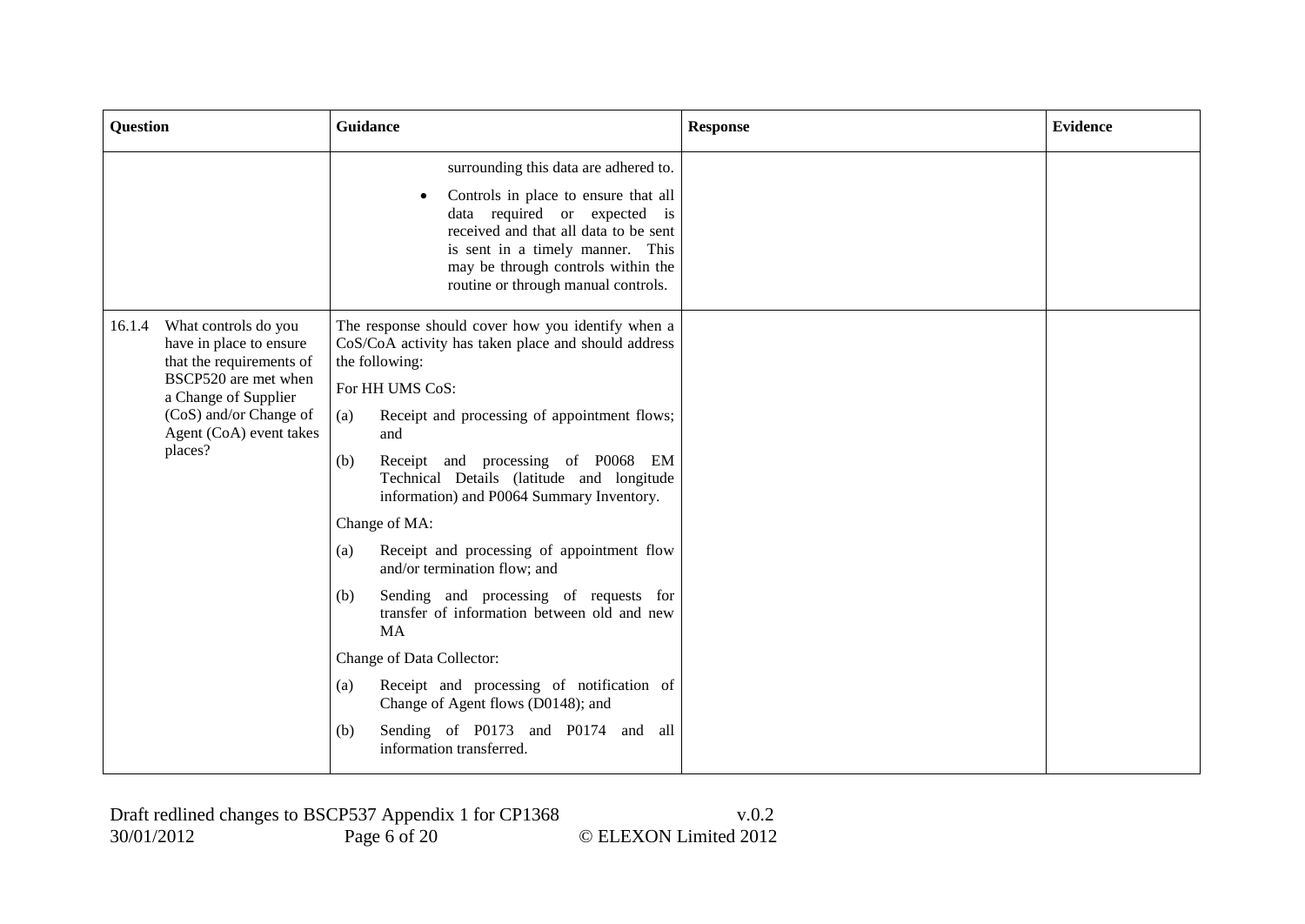| <b>Question</b>                                                                                                                                                                                                                     | Guidance                                                                                                                                                                                                                                                                                                                                                                                                                                                                                                                                                                                                                                                                                                                                                                    | <b>Response</b> | <b>Evidence</b> |
|-------------------------------------------------------------------------------------------------------------------------------------------------------------------------------------------------------------------------------------|-----------------------------------------------------------------------------------------------------------------------------------------------------------------------------------------------------------------------------------------------------------------------------------------------------------------------------------------------------------------------------------------------------------------------------------------------------------------------------------------------------------------------------------------------------------------------------------------------------------------------------------------------------------------------------------------------------------------------------------------------------------------------------|-----------------|-----------------|
| What controls do you<br>16.1.5<br>have in place to ensure<br>that the requirements of<br>BSCP520 are met for<br><b>EM Fault Reporting?</b>                                                                                          | The response should address the following areas:<br>(1)<br>Monitor and manage the receipt of notification<br>of a fault/inconsistency;<br>required<br>(2)<br>Action<br>investigate<br>to<br>the<br>fault/inconsistency reported;<br>Identify the period of the fault and notify<br>(3)<br>relevant participants; and<br>Rectify data and send Data Collector corrected<br>(4)<br>data.<br>The response should address the following areas:<br>Procedures in place to ensure that<br>(a)<br>timescales and requirements are in<br>accordance with BSCP520<br>Controls in place to monitor progress of EM Fault<br>Reporting                                                                                                                                                  |                 |                 |
| Where Dynamic<br>16.1.6<br><b>Equivalent Metering</b><br>Systems are used, what<br>procedures are in place<br>to ensure that Photo<br>Electric Cell Unit<br>(PECU) Arrays are<br>installed, configured and<br>maintained correctly? | The response should address the following areas:<br>Procedures are in place to ensure that the process<br>in siting the PECU array is in accordance with<br><b>BSCP520.</b><br>$(\frac{12}{2})$ Documented procedures are in place over the set<br>up, installation and testing of the PECU Array(s)<br>and associated communications equipment.<br>These procedures should encompass tests to<br>confirm that information can be retrieved from<br>the PECU Array(s) to meet operational<br>requirements and settlement run timescales.<br>$\left(\frac{23}{2}\right)$ Procedures are in place to establish the load<br>weighted numbers of Unmetered Apparatus<br>controlled by PECUs to ascertain the correct<br>Draft redlined changes to BSCP537 Appendix 1 for CP1368 | v.0.2           |                 |

30/01/2012 Page 7 of 20 © ELEXON Limited 2012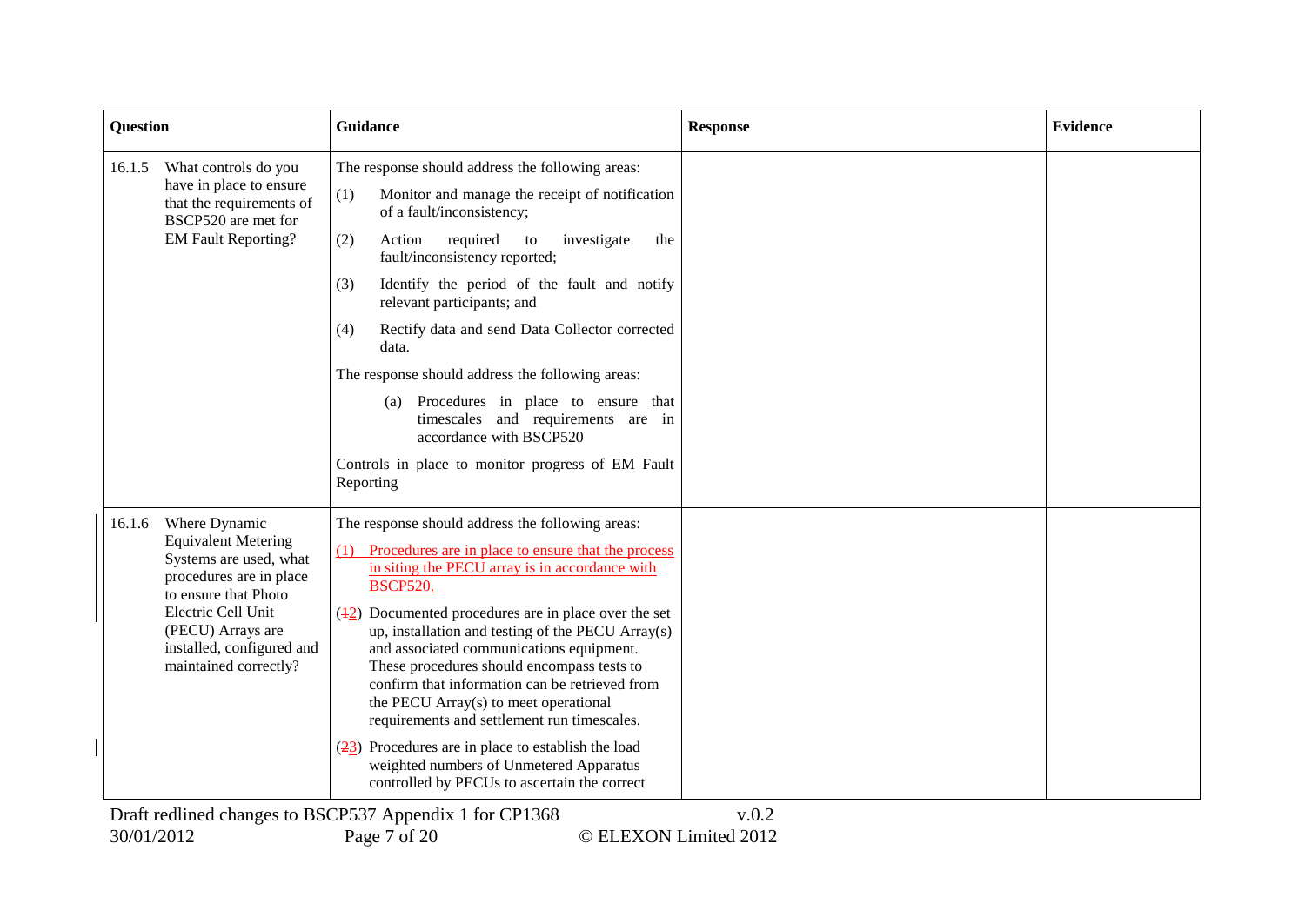| <b>Question</b>                                                                                                                                                   | Guidance                                                                                                                                                                                                                                                                                                                                                                                                                                                                                                                                                                                                                                                                                         | <b>Response</b> | <b>Evidence</b> |
|-------------------------------------------------------------------------------------------------------------------------------------------------------------------|--------------------------------------------------------------------------------------------------------------------------------------------------------------------------------------------------------------------------------------------------------------------------------------------------------------------------------------------------------------------------------------------------------------------------------------------------------------------------------------------------------------------------------------------------------------------------------------------------------------------------------------------------------------------------------------------------|-----------------|-----------------|
|                                                                                                                                                                   | proportion of PECUs on a PECU Array. These<br>procedures also ensure that for each PECU in an<br>Array, type and location details are maintained<br>within the Equivalent Meter system.<br>$\left(\frac{34}{2}\right)$ Procedures are in place to monitor and maintain<br>the correct operation of the PECU Array(s).<br>These procedures encompass the review of any<br>spurious or unusual performance of PECUs<br>within the Array. Failed cells within an Array<br>are replaced in a timely manner.<br>$(45)$ Procedures are in place covering the use of<br>appropriate default PECU regimes and/or<br>switching regimes in the event that PECU Array<br>data is not available for any day. |                 |                 |
| How have you ensured<br>16.1.7<br>that you have appropriate<br>audit trails in place?                                                                             | Your systems should be capable of reporting (or<br>archived information should be stored so that it is<br>available for enquiry) sufficient information so as to<br>enable a user to obtain, in a timely fashion any<br>changes to standing data held or used by the system.<br>The audit trail and archiving requirements for MA are<br>set out in PSL100 sections 10.2 and 10.3                                                                                                                                                                                                                                                                                                                |                 |                 |
| How have you ensured<br>16.1.8<br>that you can meet the<br>data retention<br>requirements set out in<br>BSC Section U1.6 and<br>PSL100 sections 10.2<br>and 10.3? | Section U1.6 sets out the requirements on Parties and<br>their Party Agents to retain Settlement Data for:<br>28 months after the Settlement Day to which it<br>(1)<br>relates on-line;<br>Until the date 40 months after the Settlement<br>(2)<br>Day to which it relates in an archive; and<br>At the request of the Panel, for more than 40<br>(3)<br>months if needed for an Extra Settlement                                                                                                                                                                                                                                                                                                |                 |                 |

Draft redlined changes to BSCP537 Appendix 1 for CP1368 v.0.2 30/01/2012 Page 8 of 20 © ELEXON Limited 2012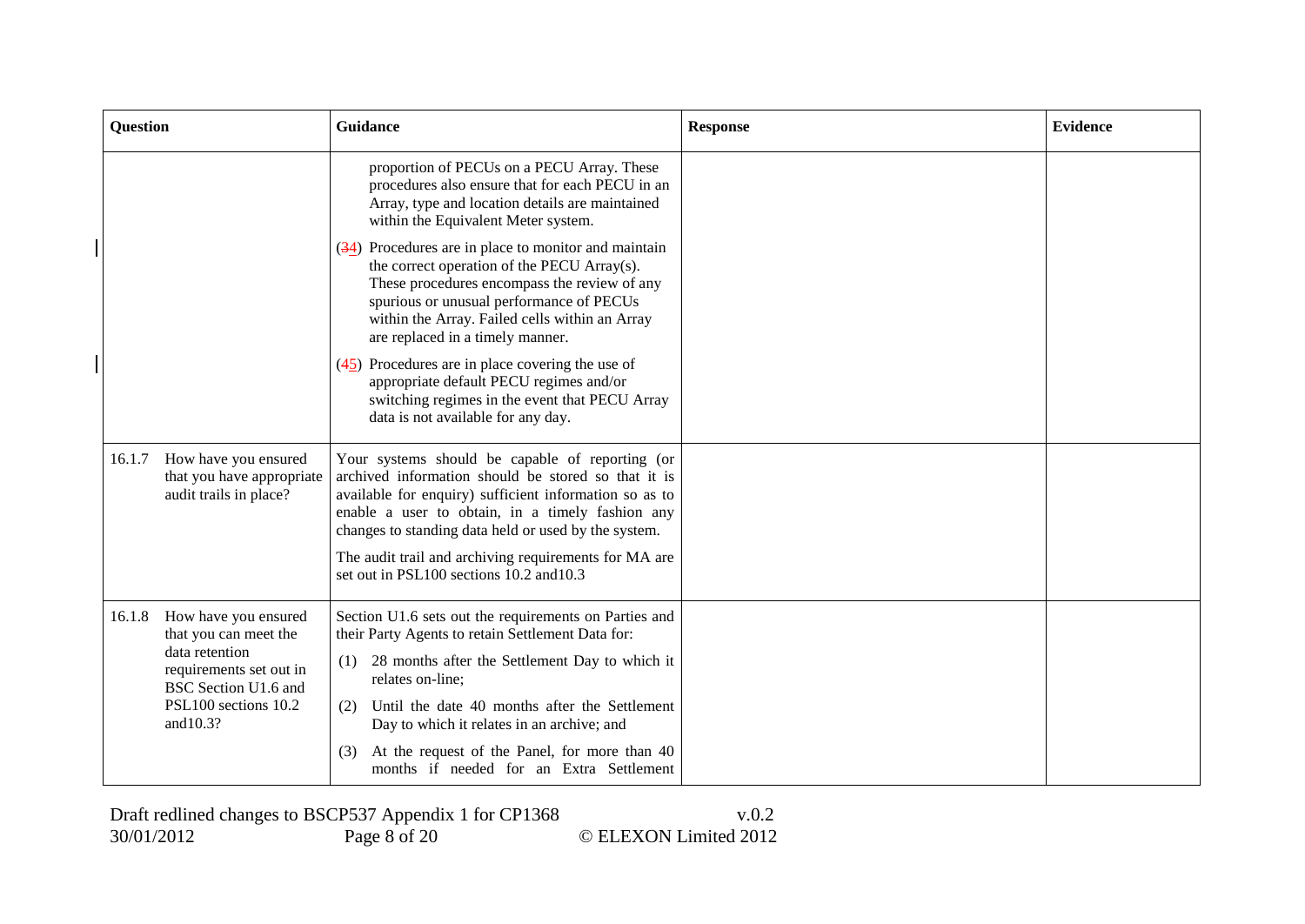| Question | Guidance                                                                                                                                                                              | <b>Response</b> | <b>Evidence</b> |
|----------|---------------------------------------------------------------------------------------------------------------------------------------------------------------------------------------|-----------------|-----------------|
|          | Determination.<br>The response should address the following:                                                                                                                          |                 |                 |
|          | Controls to ensure that any archived data can be<br>(a)<br>retrieved within 10 Business Days.                                                                                         |                 |                 |
|          | Systems and procedures to ensure that all data<br>(b)<br>that is retained is in a form in which the data can<br>be used in carrying out a Settlement Run or<br>Volume Allocation Run. |                 |                 |

# **16.2 Exception Management**

| <b>Question</b> |                                                                                                                                                                                                                                                    | <b>Guidance</b>                                                                                                                                                                                                                                                                                                                                                                                                                                                                                                                                                                                                                                                                                                                                                              | <b>Response</b> | <b>Evidence</b> |
|-----------------|----------------------------------------------------------------------------------------------------------------------------------------------------------------------------------------------------------------------------------------------------|------------------------------------------------------------------------------------------------------------------------------------------------------------------------------------------------------------------------------------------------------------------------------------------------------------------------------------------------------------------------------------------------------------------------------------------------------------------------------------------------------------------------------------------------------------------------------------------------------------------------------------------------------------------------------------------------------------------------------------------------------------------------------|-----------------|-----------------|
| 16.2.1          | What procedures are in<br>place for identifying,<br>monitoring and resolving<br>unprocessed data flows<br>or notifications,<br>exceptions arising in<br>processing and errors in<br>order to ensure that<br>service level<br>requirements are met? | Within the requirements of the Service there are a<br>number of points at which delays in processing data<br>could occur which if not addressed could exceed the<br>timescale requirements as set out in BSC520 or<br><b>PSL100.</b><br>The response should cover the following areas:<br>An analysis of data processing by your Agency<br>(1)<br>Service has been performed in order to identify<br>all points of rejection/failure or potential<br>backlogs in dataflow processing.<br>Reporting mechanisms are in place in order to<br>(2)<br>monitor levels of rejections/failures and<br>backlogs on a daily basis.<br>In the event that an EM fault, including<br>(3).<br>incorrect or missing data, is identified,<br>documented resolution procedures detail actions |                 |                 |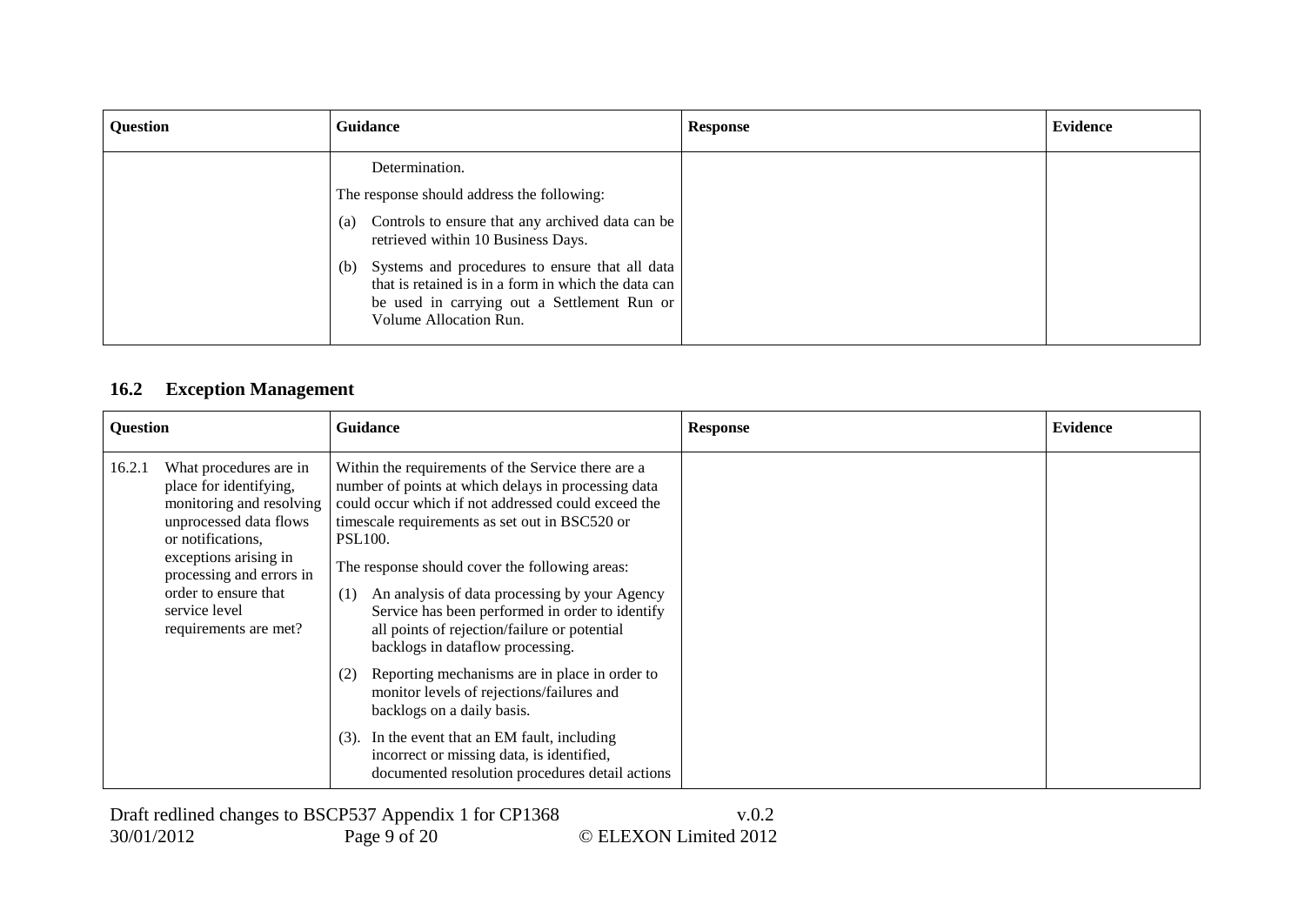| Question | <b>Guidance</b>                                                                                                                                                                                                                                                                                                                                                                                                    | <b>Response</b> | Evidence |
|----------|--------------------------------------------------------------------------------------------------------------------------------------------------------------------------------------------------------------------------------------------------------------------------------------------------------------------------------------------------------------------------------------------------------------------|-----------------|----------|
|          | to be followed to rectify the fault. The<br>procedures include the timely notification of the<br>nature of the fault to all relevant parties.<br>Following resolution the period covered by the<br>fault and the date and time of rectification<br>should also be notified.<br>(4) Recalculation of unmetered supplies data (as<br>more accurate data becomes available) for each<br>MSID for each settlement Day. |                 |          |

# **16.3 Additional Information**

| <b>Ouestion</b> |                                          | Guidance                                                                                                                                                                                            | <b>Response</b> |  |
|-----------------|------------------------------------------|-----------------------------------------------------------------------------------------------------------------------------------------------------------------------------------------------------|-----------------|--|
| 16.3.1          | What additional detail<br>your response? | The Applicant can use the space provided to add any<br>would you like to add to $\parallel$ additional clarification and/or evidence that they<br>consider necessary.<br>This question is optional. |                 |  |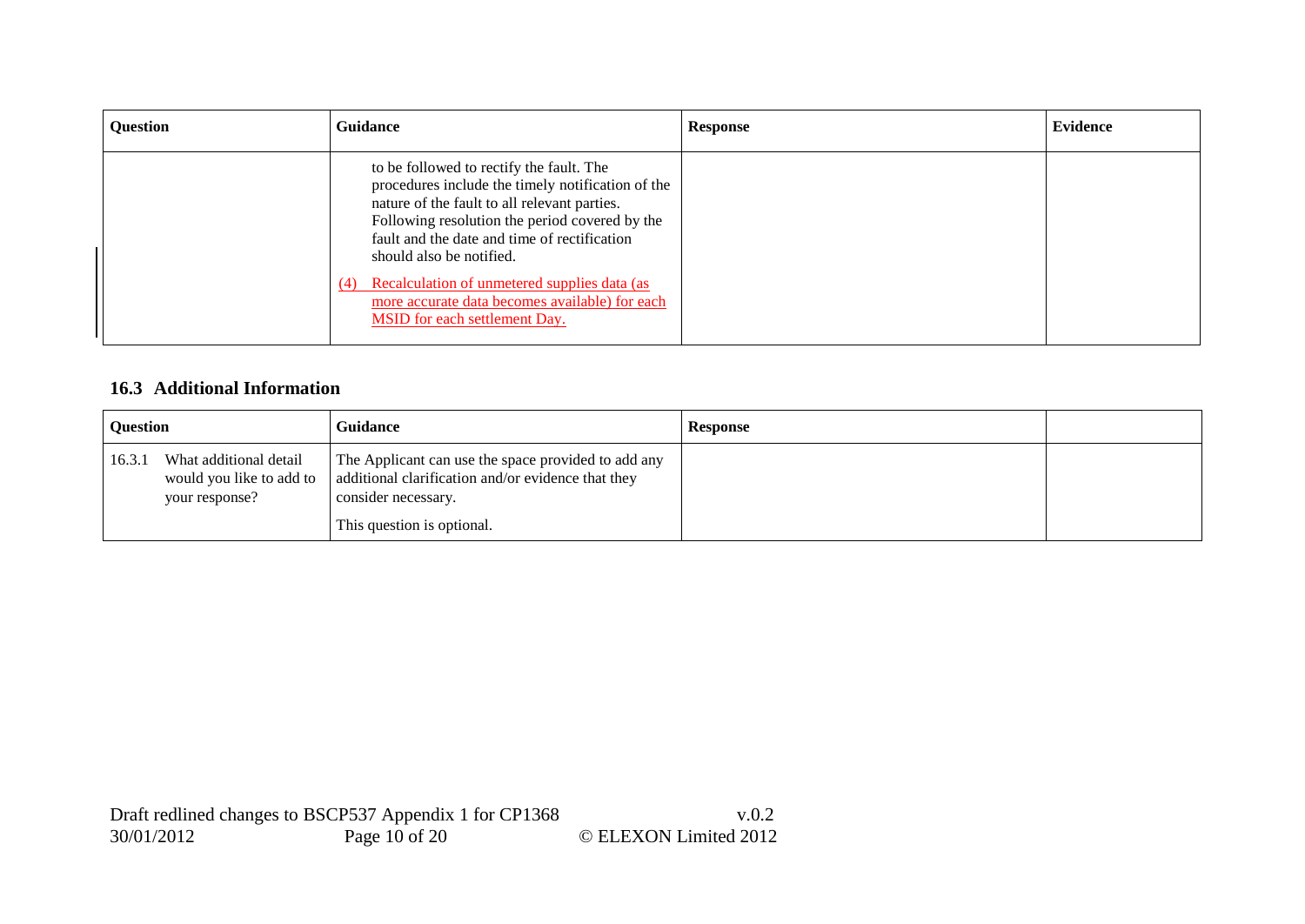# **SECTION 17 - UMSO**

#### **Objectives of this section**

The objective of this section is to consider the controls that have been built into the systems and processes supporting your Unmetered Supplies Operator (UMSO) service to ensure the operational requirements of the BSC and BSCPs are met. Whilst Sections 1 to 7 of the SAD are generic to all Qualified Persons, this section focuses on the specific controls required to operate effectively as an UMSO.

#### **Guidance for completing this section**

The UMSO is responsible for establishing new Unmetered Supplies and establishing appropriate Connection Agreements with UMS customers in line with the requirements set out in BSCP520. In addition it is responsible for providing summary inventories to the Meter Administrator (Half Hourly) and issuing Unmetered Supplier Certificates (Non Half Hourly).

**Business Processes and Mitigating Controls:** This set of questions looks at the controls over the provision of data to other participants, the subsequent processing of information received and the transmission of this updated data to relevant participants.

**Exception Management:** The section looks at the specific controls you have in place to report on, monitor and resolve exceptions during the processing of your data.

A number of questions in the SAD relate to 'data quality'. This section of the SAD is concerned with the on-going quality of your data when your UMSO service is live and in operation. The quality of the data used to initially populate your service is considered in Section 7 of the SAD. A number of the questions in the service specific sections of the SAD relate to how you will ensure the accuracy of incoming and outgoing data and in the event that poor quality data does enter your UMSO service, how you identify and resolve this to minimise the impact upon other Parties and Party Agents.

Both system and manual controls should be considered when answering the SAD questions as your service will rely on both system and manual processes to effectively fulfil its obligations. Responses should consider the procedures in place for dealing with electronic flows received via the DTN and also manual data flows received via any other means (e.g. email, fax letter). It is recognised that not all UMSOs use the DTN to send and receive information from other participants. Where a question references a specific data flow this should be interpreted to mean the information that would normally be sent/received using that data flow even if the DTN is not used as the method of receipt/delivery. A full response should be provided and the Applicant should indicate for each data flow referenced whether the DTN or an alternative method of communication would be used.

Draft redlined changes to BSCP537 Appendix 1 for CP1368 v.0.2 30/01/2012 Page 11 of 20 © ELEXON Limited 2012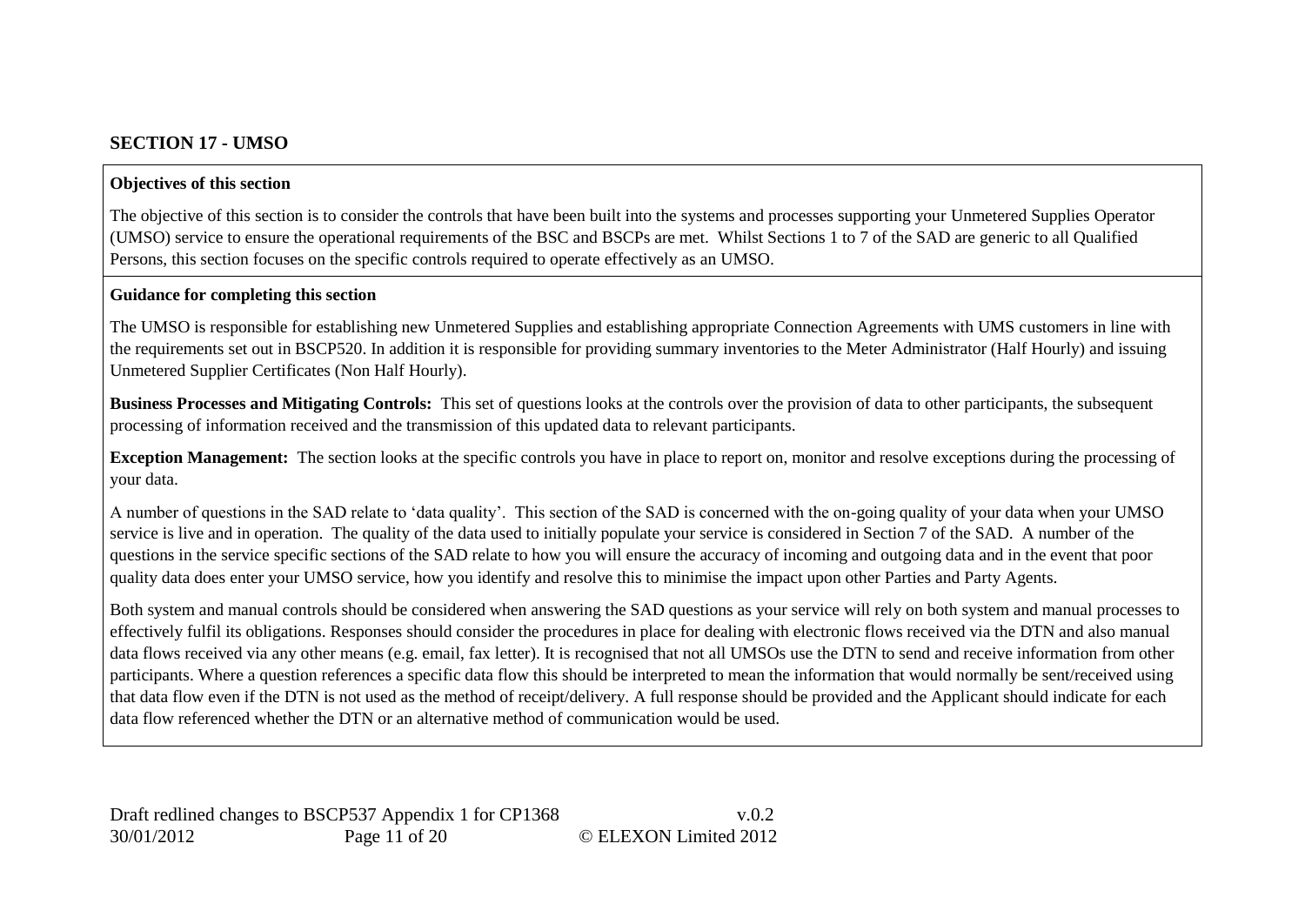# **17.1 Business processes and mitigating controls**

| Question                                                                                                                                                                                      | <b>Guidance</b>                                                                                                                                                                                                                                                                                                                                                                                                                                                                                                                                                                                                                                                                                                                                                                                                                                                                                                                                              | <b>Response</b> | <b>Evidence</b> |
|-----------------------------------------------------------------------------------------------------------------------------------------------------------------------------------------------|--------------------------------------------------------------------------------------------------------------------------------------------------------------------------------------------------------------------------------------------------------------------------------------------------------------------------------------------------------------------------------------------------------------------------------------------------------------------------------------------------------------------------------------------------------------------------------------------------------------------------------------------------------------------------------------------------------------------------------------------------------------------------------------------------------------------------------------------------------------------------------------------------------------------------------------------------------------|-----------------|-----------------|
| 17.1.1<br>What controls do you<br>have in place to ensure<br>that the establishment of<br>new UMS connections is<br>done in accordance with<br>the requirements of<br><b>BSCP520?</b>         | The UMSO is required to carry out a number of<br>activities when establishing or updating UMS<br>inventories. The response should include the<br>following key events:<br>Receiving/processing applications for new UMS<br>(1)<br>from customers<br>Establishing UMS Connection Agreements with<br>(2)<br>customers<br>Distinguishing between HH and NHH UMS and<br>(3)<br>applying distinct processes<br>The response should address the following areas:<br>Controls in place to ensure that applications for<br>(a)<br>new Unmetered Supplies meet the UMS criteria<br>specified in BSCP520.<br>Procedures for establishing appropriate UMS<br>(b)<br>Connection Agreements with all customers<br>ensuring that the key clauses defined in<br>BSCP520 (section 1.1) are adhered to as a<br>minimum.<br>Monitoring controls to ensure that all new<br>connections are set up completely and accurately and<br>have a formal connection agreement in place. |                 |                 |
| 17.1.2<br>How do you ensure that<br>once a UMS connection<br>has been established new<br>inventories or changes to<br>inventories are processed<br>completely and<br>accurately in accordance | The response should include the following key events:<br>(1) Receiving and processing new/revised UMS<br>inventories from customers and Change of<br>Measurement Class applications from Suppliers.<br>Calculation of EACs for Non Half Hourly UMS<br>(2)<br>Draft redlined changes to BSCP537 Appendix 1 for CP1368                                                                                                                                                                                                                                                                                                                                                                                                                                                                                                                                                                                                                                         | v.0.2           |                 |

30/01/2012 Page 12 of 20 © ELEXON Limited 2012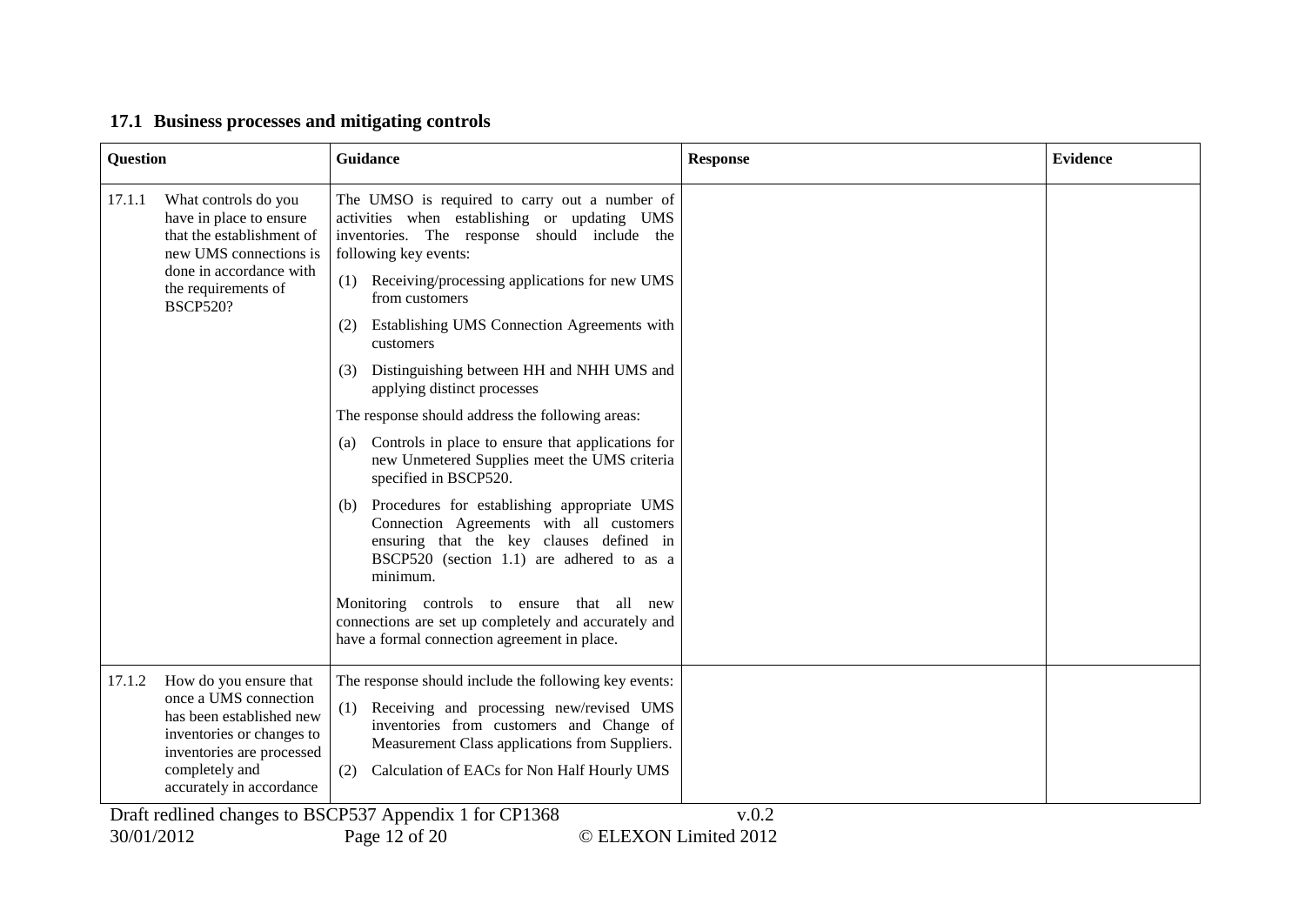| <b>Question</b>                                                                                               | Guidance                                                                                                                                                                                                                                                                                         | <b>Response</b> | <b>Evidence</b> |
|---------------------------------------------------------------------------------------------------------------|--------------------------------------------------------------------------------------------------------------------------------------------------------------------------------------------------------------------------------------------------------------------------------------------------|-----------------|-----------------|
| with the requirements of<br><b>BSCP520?</b>                                                                   | Generation of UMS Certificates and data flows<br>(3)<br>(D0052)                                                                                                                                                                                                                                  |                 |                 |
|                                                                                                               | Generation of summary inventories for Half<br>(4)<br>Hourly UMS                                                                                                                                                                                                                                  |                 |                 |
|                                                                                                               | The response should address the following areas:                                                                                                                                                                                                                                                 |                 |                 |
|                                                                                                               | Controls and procedures in place to ensure the<br>(a)<br>correct application of initial/revised EAC<br>calculations for each Settlement register is<br>recorded for each MSID for NHH traded UMS<br>(BSCP520 Appendix 4.4).                                                                      |                 |                 |
|                                                                                                               | Procedures for generating the required outputs<br>(b)<br>for NHH traded UMS (UMS Certificate and<br>D0052                                                                                                                                                                                        |                 |                 |
|                                                                                                               | Procedures for monitoring the required outputs<br>$\left( c\right)$<br>for HH traded UMS (Summary Inventory)                                                                                                                                                                                     |                 |                 |
|                                                                                                               | Monitoring of compliance against conditions of<br>(d)<br><b>UMS</b> Certificates)                                                                                                                                                                                                                |                 |                 |
|                                                                                                               | Controls in place to ensure that applications for<br>(e)<br>revised UMS inventories continue to meet the<br>UMS criteria specified in BSCP520.                                                                                                                                                   |                 |                 |
|                                                                                                               | Existence of a trigger upon receipt of updated<br>(f)<br>inventories/Change<br>of<br>Measurement<br>Class/Change of Supplier notifications to re-<br>start the procedures for establishing a new UMS<br>inventory to ensure that the criteria for UMS<br>detailed in BSCP520 continue to be met. |                 |                 |
| 17.1.3<br>How do you ensure that<br>information and data<br>flows relating to Half<br><b>Hourly Unmetered</b> | The response should include the following key events:<br>(1) The sending of request to SMRA for a new<br>MSID record via P0171 data flow                                                                                                                                                         |                 |                 |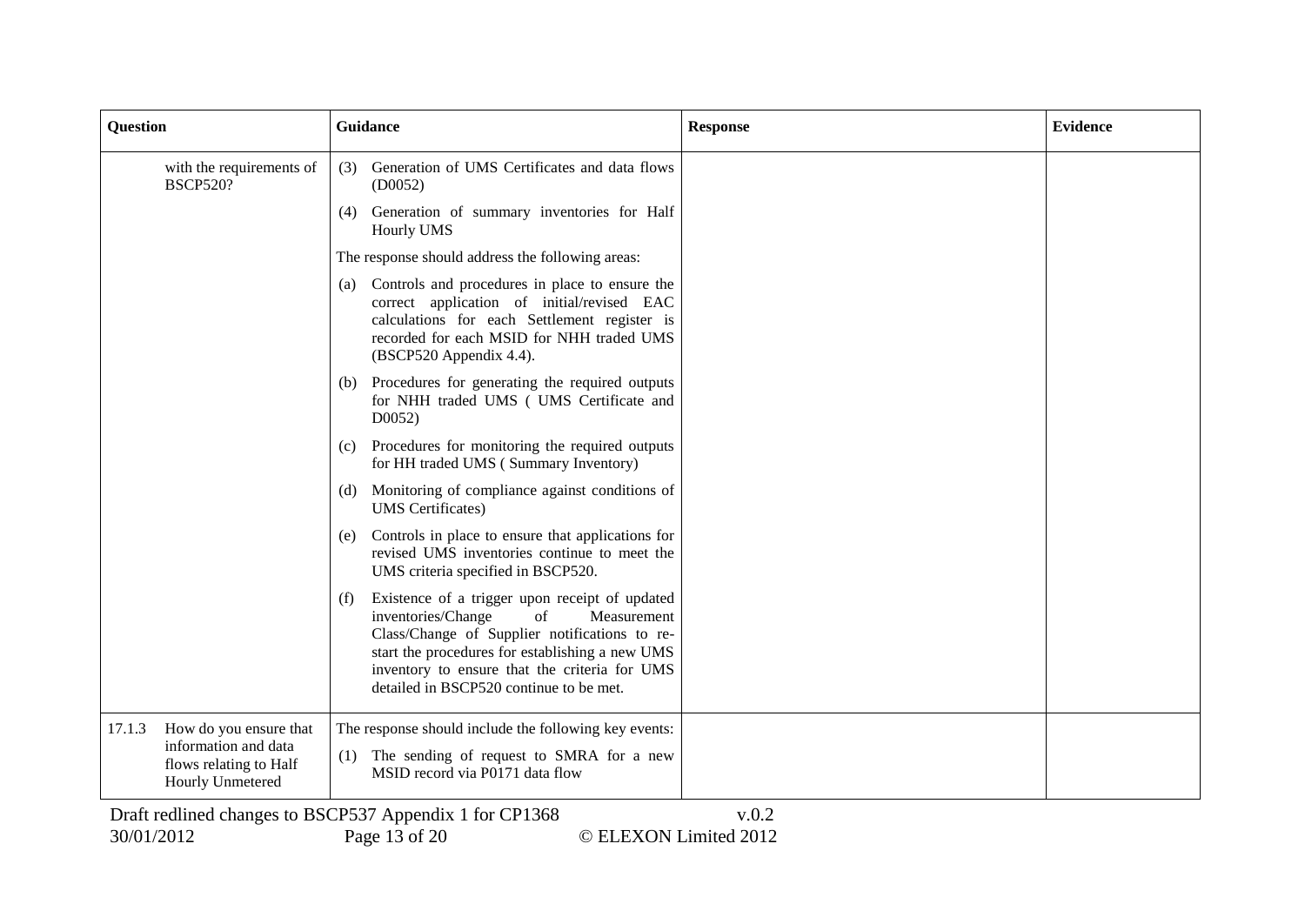| <b>Question</b>                                                                                                         | <b>Guidance</b>                                                                                                                                        | <b>Response</b> | <b>Evidence</b> |
|-------------------------------------------------------------------------------------------------------------------------|--------------------------------------------------------------------------------------------------------------------------------------------------------|-----------------|-----------------|
| Supplies are sent or<br>received and processed<br>completely, accurately<br>and in a timely manner,<br>in line with the | Sending of UMS Certificates to customer and<br>(2)<br>Supplier on a P0170 flow                                                                         |                 |                 |
|                                                                                                                         | Provision of Equivalent Meter Technical Details<br>(3)<br>via P0068 data flow                                                                          |                 |                 |
| requirements of the                                                                                                     | Receipt and processing of appointment details.<br>(4)                                                                                                  |                 |                 |
| BSC?                                                                                                                    | Provision of UMS summary inventories to the<br>(5)<br>appointed Meter Administrator via P0064 data<br>flow                                             |                 |                 |
|                                                                                                                         | Receiving requests for Equivalent Meter<br>(6)<br>Technical Details and location of PECU arrays<br>(if applicable) via a P0176 data flow               |                 |                 |
|                                                                                                                         | The response should address the following                                                                                                              |                 |                 |
|                                                                                                                         | (1) All flows are identified, reviewed<br>and<br>authorised prior to processing.                                                                       |                 |                 |
|                                                                                                                         | The validation of data flows for formats and<br>(2)<br>lengths                                                                                         |                 |                 |
|                                                                                                                         | The validation of data for its internal<br>(3).<br>consistency, for completeness and accuracy (e.g.<br>the MSID is valid).                             |                 |                 |
|                                                                                                                         | Where the generating/sending of flows<br>(a)<br>requires the use of MDD the response<br>should reference how it is ensured that<br>this data is valid. |                 |                 |
|                                                                                                                         | Where an agreed method other than the<br>(b)<br>standard DTC flow is to be used the<br>response should address:                                        |                 |                 |
|                                                                                                                         | How you manage the approval /<br>agreement of receipt / sending of data<br>in another agreed format,                                                   |                 |                 |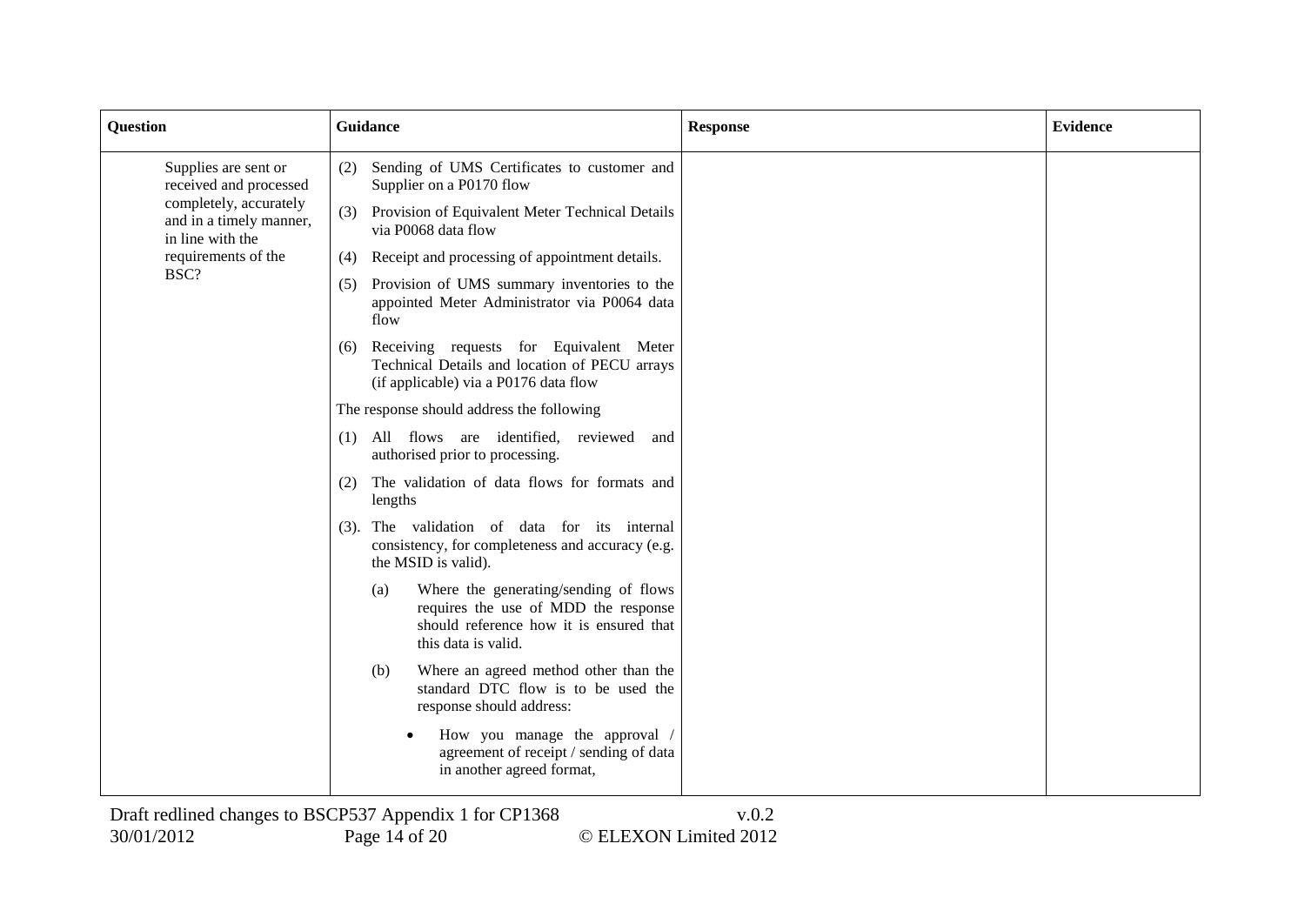| <b>Question</b>                                                                                 | <b>Guidance</b>                                                                                                                                                                                                                            | <b>Response</b> | <b>Evidence</b> |
|-------------------------------------------------------------------------------------------------|--------------------------------------------------------------------------------------------------------------------------------------------------------------------------------------------------------------------------------------------|-----------------|-----------------|
|                                                                                                 | What records are retained of the<br>agreement of the method as well as<br>the actual data received / sent; and                                                                                                                             |                 |                 |
|                                                                                                 | How you ensure that timescales<br>surrounding this data are adhered to.                                                                                                                                                                    |                 |                 |
|                                                                                                 | Controls in place to ensure that all data required<br>(4)<br>or expected is received and that all data to be<br>sent is sent in a timely manner. This may be<br>through controls within the update routines or<br>through manual controls. |                 |                 |
|                                                                                                 | Existence of agreed procedures with the<br>(5)<br>appointed Meter Administrator for the checking<br>and agreement of inventories.                                                                                                          |                 |                 |
| 17.1.4<br>How do you ensure that<br>information and data                                        | The response should address the following key<br>events:                                                                                                                                                                                   |                 |                 |
| flows relating to Non<br>Half Hourly Unmetered<br>Supplies are sent or                          | The sending of a request to SMRA for a new<br>(1)<br>MSID record for UMS via P0171 data flow                                                                                                                                               |                 |                 |
| received and processed<br>completely, accurately<br>and in a timely manner,<br>in line with the | Accurate calculation of EACs according to<br>(2)<br>calculation type (BSCP520 Appendix 4.4) and<br>adjustment of EACs following an LDSO<br>inventory audit.                                                                                |                 |                 |
| requirements of the<br>BSC?                                                                     | Sending of UMS Certificates to customer and<br>(3)<br>Supplier via a P0170 data flow                                                                                                                                                       |                 |                 |
|                                                                                                 | Receipt and processing of appointment details.<br>(4)                                                                                                                                                                                      |                 |                 |
|                                                                                                 | Sending of split EAC/Profile Class and SSC<br>(5)<br>details via a D0052 data flow to the Supplier<br><b>NHHDC</b><br>following<br>and<br>a<br>new<br>connection/change of inventory detail.                                               |                 |                 |
|                                                                                                 | The creation and sending of an annual<br>(6)                                                                                                                                                                                               |                 |                 |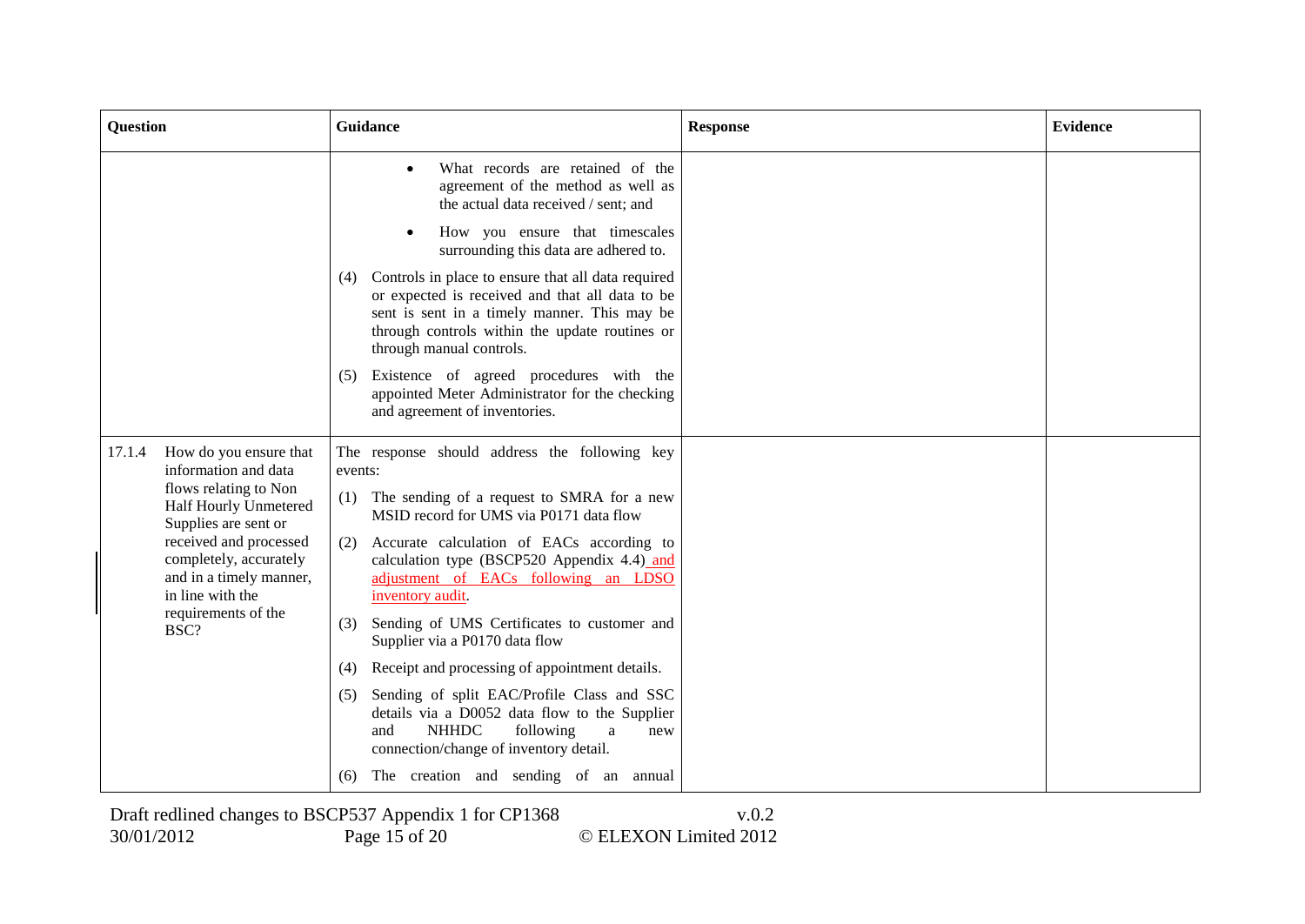| <b>Question</b> | Guidance                                                                                                                                               | <b>Response</b> | <b>Evidence</b> |
|-----------------|--------------------------------------------------------------------------------------------------------------------------------------------------------|-----------------|-----------------|
|                 | spreadsheet of all UMS EACs to Suppliers on a<br>P0218 data flow as specified in BSCP520. The<br>response should include:                              |                 |                 |
|                 | A description of the process by which<br>(i)<br>Supplier UMS registrations are collated;                                                               |                 |                 |
|                 | Processes in place for applying the<br>(ii)<br>appropriate Average Fraction of Yearly<br>Consumption (AFYC).                                           |                 |                 |
|                 | Submission<br>of<br>(iii)<br>the<br>data<br>to<br>Supplier/BSCCo                                                                                       |                 |                 |
|                 | How you ensure that all requests<br>(iv)<br>received via a D0310 from the Supplier<br>(or NHHDC) to resend correct EACs to<br>the NHHDC are actioned.  |                 |                 |
|                 | The response should address the following                                                                                                              |                 |                 |
|                 | All flows are identified, reviewed and<br>(a)<br>authorised prior to processing.                                                                       |                 |                 |
|                 | The validation of data for formats and lengths,<br>(b)<br>e.g. the MSID is valid.                                                                      |                 |                 |
|                 | The validation of data for its internal<br>(c)<br>consistency, for completeness and accuracy.                                                          |                 |                 |
|                 | Where the generating/sending of flows<br>(i)<br>requires the use of MDD the response<br>should reference how it is ensured that<br>this data is valid. |                 |                 |
|                 | Where an agreed method other than the<br>(ii)<br>standard DTC flow is to be used the<br>response should address:                                       |                 |                 |
|                 | How you manage the approval /<br>agreement of receipt / sending of data                                                                                |                 |                 |
|                 | Draft redlined changes to BSCP537 Appendix 1 for CP1368                                                                                                | v.0.2           |                 |
| 30/01/2012      | © ELEXON Limited 2012<br>Page 16 of 20                                                                                                                 |                 |                 |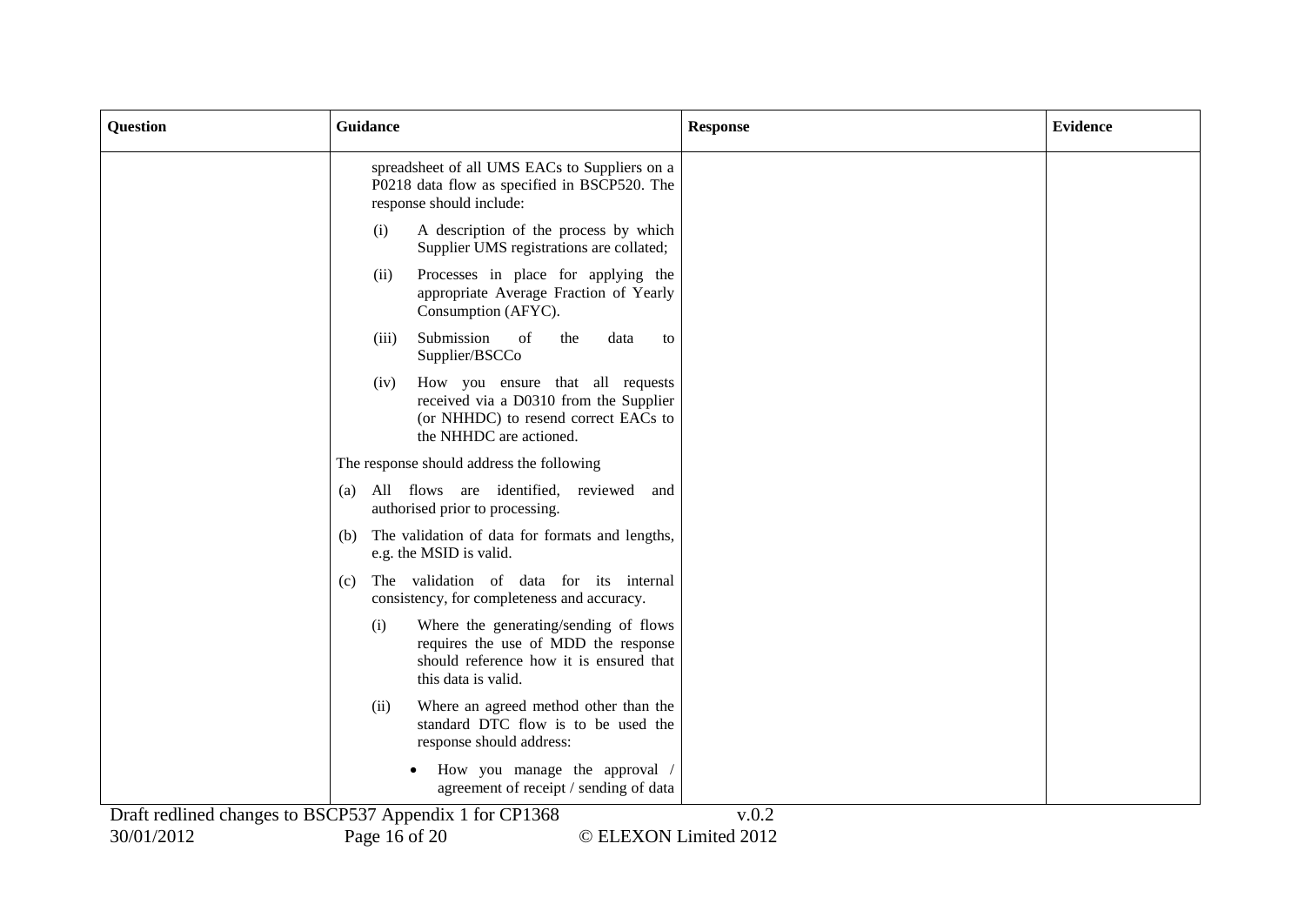| <b>Question</b>                                                                                                                                                                                                                                                                                                               | Guidance                                                                                                                                                                                                                                                                                                                                                                                                                                                                                                                                                                                                                                                                                                                                                                                                                        | <b>Response</b> | <b>Evidence</b> |
|-------------------------------------------------------------------------------------------------------------------------------------------------------------------------------------------------------------------------------------------------------------------------------------------------------------------------------|---------------------------------------------------------------------------------------------------------------------------------------------------------------------------------------------------------------------------------------------------------------------------------------------------------------------------------------------------------------------------------------------------------------------------------------------------------------------------------------------------------------------------------------------------------------------------------------------------------------------------------------------------------------------------------------------------------------------------------------------------------------------------------------------------------------------------------|-----------------|-----------------|
|                                                                                                                                                                                                                                                                                                                               | in another agreed format,<br>What records are retained of the<br>agreement of the method as well as<br>the actual data received / sent; and<br>How you ensure that timescales<br>surrounding this data are adhered to.<br>Controls in place to ensure that all data required<br>(d)<br>or expected is received and that all data to be<br>sent is sent in a timely manner. This may be<br>through controls within the update routines or                                                                                                                                                                                                                                                                                                                                                                                        |                 |                 |
| 17.1.5<br>What controls do you<br>have in place to ensure<br>that the requirements of<br>BSCP520 are met when<br>a Change of Supplier<br>(CoS) and/or Change of<br>Agent (CoA) event takes<br>place?<br>$\mathbf{D} = \mathbf{D}$ and $\mathbf{M}^* = \mathbf{M}$ and $\mathbf{L} = \mathbf{L}$ and $\mathbf{L} = \mathbf{L}$ | through manual controls.<br>The response should cover how you identify when a<br>CoA/CoS activity has taken place and should<br>address the following:<br>For Half Hourly UMS CoS<br>Receipt and processing of appointment details.<br>(1)<br>(2)<br>Sending of latitude and longitude information<br>and inventory details via P0068 data flow.<br>Existence of procedures for agreeing with the<br>(3)<br>Supplier that the existing UMS Certificate<br>continues to meet the requirements of BSCP520<br>Existence of agreed procedures with the<br>(4)<br>appointed Meter Administrator for the checking<br>and agreement of UMS inventories.<br>For NHH CoS<br>Receipt and processing of appointment details.<br>(5)<br>Receipt and processing of Termination of<br>(6)<br>Appointment details.<br>$DCDF27 A = 1.5$ $D1260$ | $\Omega$        |                 |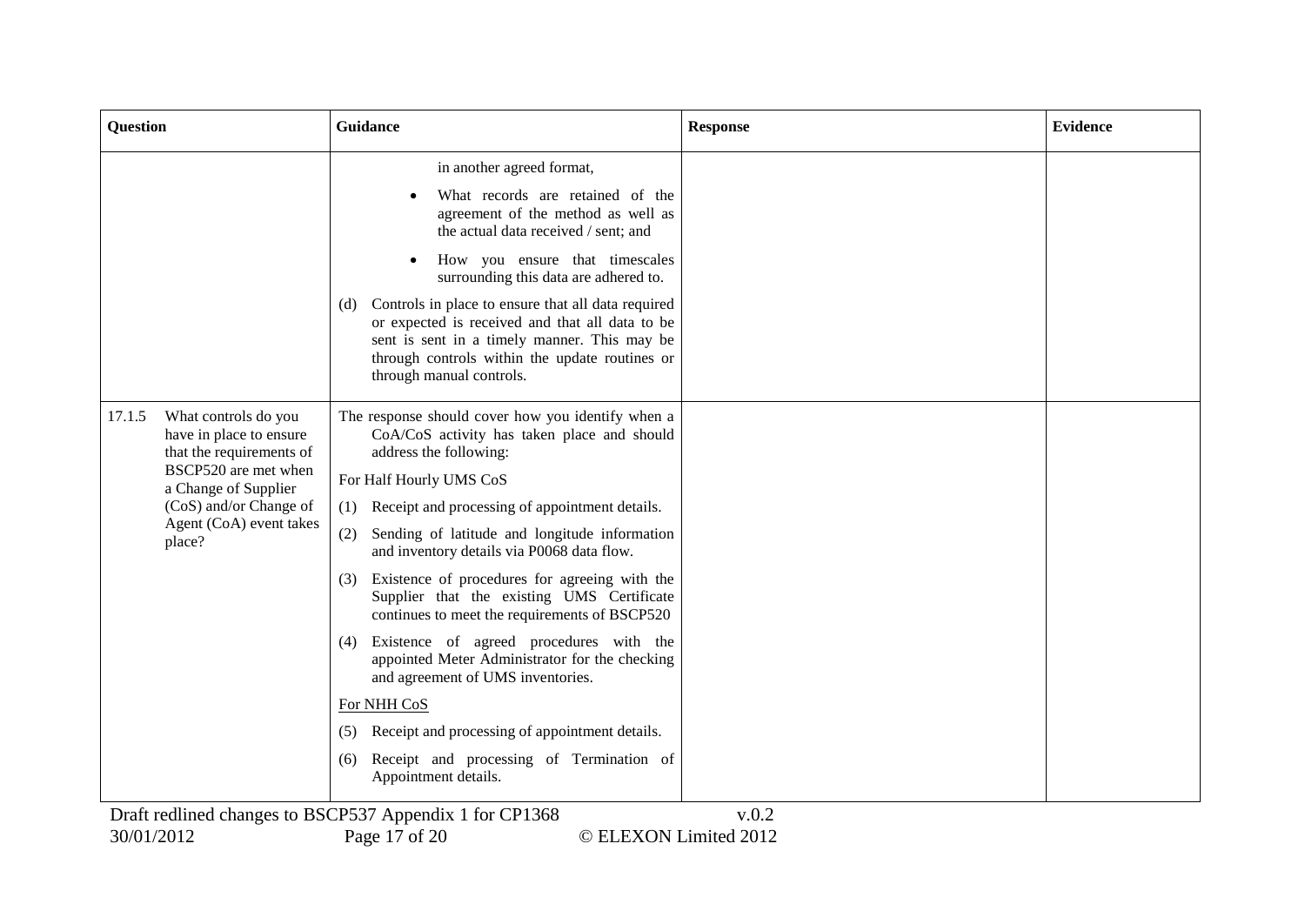| <b>Question</b>                                                             | Guidance                                                                                                                                            | <b>Response</b> | <b>Evidence</b> |
|-----------------------------------------------------------------------------|-----------------------------------------------------------------------------------------------------------------------------------------------------|-----------------|-----------------|
|                                                                             | Existence of procedures for agreeing with the<br>(7)<br>Supplier that the existing UMS Certificate<br>continues to meet the requirements of BSCP520 |                 |                 |
|                                                                             | Change of MA                                                                                                                                        |                 |                 |
|                                                                             | Receipt and processing of appointment details.<br>(8)                                                                                               |                 |                 |
|                                                                             | <b>Change of NHHDC</b>                                                                                                                              |                 |                 |
|                                                                             | Receipt and processing of appointment details.<br>(9)                                                                                               |                 |                 |
| 17.1.6<br>What controls do you                                              | The response should address the following:                                                                                                          |                 |                 |
| have in place to ensure<br>that the requirements of<br>BSCP520 are met when | Receipt and processing of energisation status<br>(1)<br>change requests via D0134 data flows                                                        |                 |                 |
| a change of energisation<br>status takes place?                             | Sending of confirmation of energisation status<br>(2)<br>change D0139 data flows to MA/Supplier (HH<br>traded UMS)                                  |                 |                 |
|                                                                             | Sending of confirmation of energisation Status<br>(3)<br>change D0139 data flows to NHHDC/Supplier<br>(NHH traded UMS)                              |                 |                 |
|                                                                             | The response should also provide details of:                                                                                                        |                 |                 |
|                                                                             | How you ensure that a D0139 is sent for each<br>(a)<br>D0134 data flow received                                                                     |                 |                 |
|                                                                             | How you receive/process change of energisation<br>(b)<br>requests which are not submitted via a data flow<br>but through other agreed methods.      |                 |                 |
| 17.1.7<br>What controls do you                                              | The response should address the following:                                                                                                          |                 |                 |
| have in place to ensure<br>that the requirements of<br>BSCP520 are met when | (1) The receipt and processing of disconnection<br>request via D0132 data flow                                                                      |                 |                 |
| a disconnection is                                                          | Procedures in place to identify and perform any<br>(2)                                                                                              |                 |                 |

Draft redlined changes to BSCP537 Appendix 1 for CP1368 v.0.2 30/01/2012 Page 18 of 20 © ELEXON Limited 2012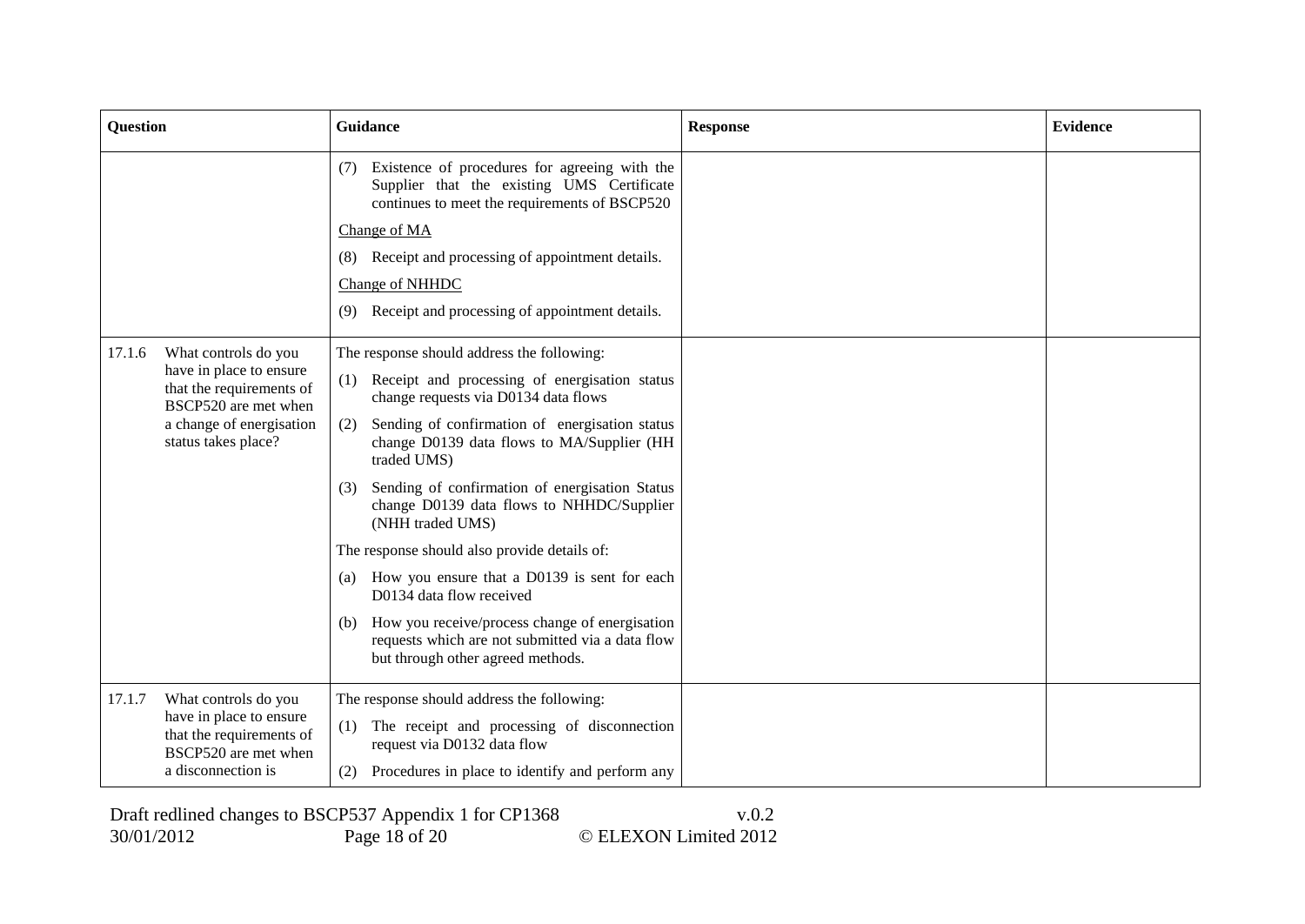| <b>Question</b> |                                                                             | Guidance                                                                                                                                                                                                                                                                                                                                                                                                                                                                                                                                                                                                                                                                                                                                                                                                            | <b>Response</b> | <b>Evidence</b> |
|-----------------|-----------------------------------------------------------------------------|---------------------------------------------------------------------------------------------------------------------------------------------------------------------------------------------------------------------------------------------------------------------------------------------------------------------------------------------------------------------------------------------------------------------------------------------------------------------------------------------------------------------------------------------------------------------------------------------------------------------------------------------------------------------------------------------------------------------------------------------------------------------------------------------------------------------|-----------------|-----------------|
|                 | required following de-<br>energisation of an<br>MSID?                       | physical site work required<br>The<br>sending<br>of<br>disconnection<br>(3)<br>request/confirmation via P0175 and D0125 data<br>flows<br>The receipt and processing of termination of<br>(4)<br>appointment date (if NHH).<br>The response should also provide details of:<br>How you ensure that a D0125 / P0175 is sent<br>(a)<br>for each D0132 data flow received<br>How you receive/process disconnection<br>(b)<br>requests which are not submitted via a data<br>flow but through other agreed methods.                                                                                                                                                                                                                                                                                                      |                 |                 |
| 17.1.8          | How have you ensured<br>that you have appropriate<br>audit trails in place? | The UMSO should retain data to allow the Supplier to<br>fulfil all its obligations under the BSC. The response<br>to this question should address how such data is<br>stored, including the following key items:<br>Copies of Connection Agreements and evidence<br>(1)<br>that Connection Agreements are in place and<br>have been sent to the customer.<br>Evidence of data sent and received. This data<br>(2)<br>may be in either data flow format or otherwise<br>(e.g. fax/email) and the agreed method should<br>be formalised and recorded.<br>EAC values and evidence of calculations (for<br>(3)<br>NHH UMS) including evidence to support<br>changes made to inventories and subsequent re-<br>calculations of EACs.<br>Summary inventories and history of changes to<br>(4)<br>inventories (for HH UMS) |                 |                 |